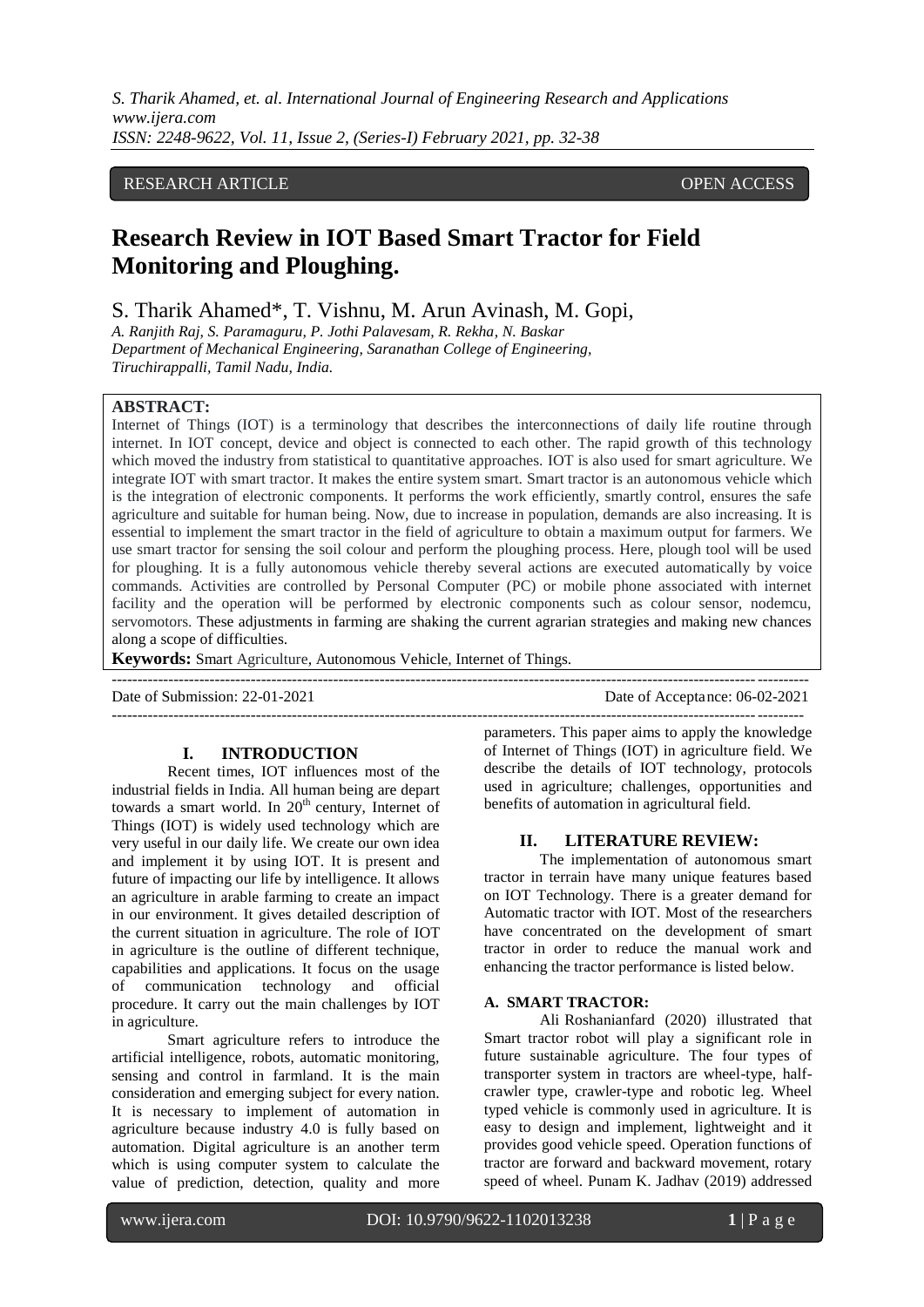an implementation of smart tractor is the emerging technology in agriculture. This autonomous vehicle in the farming process is saving the energy and time required for performing farming tasks and increase the quality and production of yield by smart farming concept.

Ashish Malik (2020) studied electric tractors is the alternative solution to polluting engine based tractors. Smart tractor is purely an electric tractor. It does not depend on engines and fuel based material like lignite, coal, uranium, etc. It does not pollute the air. He is studied about the challenges and benefits of electric tractor in current scenario. Shivani S. Deshmukh (2019) conducted a survey about Autonomous Vehicle in agricultural sector. Here, nodemcu is an open source IoT platform which runs on ESP8266 WiFi system on a chip. It plays a vital role in the smart tractor. It is used to control the gesture of vehicle will be coded by using a Arduino software. Blynk app is installed in mobile and it is used for all operations like forward, backward, left and right movements through this app. The mobile and nodemcu is connected with the help of Wi-Fi network. electromagnetic relay switch is connected into nodemcu when the user give a action like on (or) off mode, depends on work will held on smart tractor. The rotary speed of wheel is achieved by DC motor. It is used to convert direct current electrical into mechanical energy.

G. Vijayakumar (2020) demonstrated the development on automation and intelligence of agricultural machinery is increasing. Smart tractor performs basic operations like ploughing, seeding, harvesting, planting, etc. The purpose of this vehicle is to do the all functions automatically. Nidhi Agarwal (2016) studied the smart tractors are multifunctional system elements. This autonomous system in agriculture helps the people to initiate efficient agricultural system. Various aspects of this vehicle performs better than manual system. Darshan. M (2020) developed a smart vehicle using microcontroller which reduces the effort of farmers. Solar energy is required to drive this vehicle. It can be successfully implemented in a real time system with modifications. This design is made for multipurpose use for the farmers in a single machine.

Luis Emmi (2014) studied about fully autonomous vehicle. Initially, the each individual subsystems of components are merged into single autonomous vehicle like robot unit. This vehicle is easier and more efficient. The efficiency and safety is also considered while designing the entire autonomous vehicle. Redmond Ramin Shamshiri (2018) illustrated the concepts of smart tractor in digital farming. Sensors are integrated with tractor to obtain a desired performance. Prerana.N.Khairnar (2019) explained a smart tractor is a vehicle that can be programmed and reprogrammed to do certain tasks which is assigned to it and described about the goal of creating an automatic vehicle in agriculture where all the works will be done by it. Noboru Noguchi (2020) demonstrated a review on autonomous agricultural vehicle and convey the characteristics, developments and performance qualification of vehicle.

# **B. SENSORS:**

Sanika Ratnaparki (2020) addressed the main goal of the sensors is to determine the physical properties of the soil and surroundings. It is a subsystem to detect events or changes in its environment and send the information to control unit. There are different types of sensors used in agricultural field. Achilles D. Boursianis (2020) performed a survey of the research on IoT sensor types and intelligent sensors applied in agriculture. He provided a brief overview of sensors types and network used in farming. Types of sensors are soil water content sensor, soil moisture content sensor, soil electrical conductivity sensor, pH sensor, colour sensor, temperature sensor, optical sensor, mechanical sensors used in agricultural fields. These sensors are equipped with wireless chip so that they can be remotely control. They are cheaper, simple and easy to install. They are used in agricultural weather stations and provide information such as soil temperature at various depths, air temperature, rainfall, leaf witness, chlorophyll, wind direction, solar radiation, relative humidity, atmospheric pressure, etc.

Rithula Thakur (2016) illustrated a study of dispensing out the solid and liquid at a particular rate and interval with the help of ultrasonic, orientation and soil moisture sensor. Ritika Srivastava (2020) explained about the implementation of soil moisture and water level sensor in agriculture. Soil moisture sensor is used to test the moisture content in the soil and water level sensor monitors the water level in the water tank or bore well, etc., plays a vital role in agriculture. Abdul Rasheeque (2017) addressed an use of wireless sensor in smart agriculture. He considered a certain features while choose a sensor. They are accuracy, range, cost, resolution, repeatability and environmental conditions. Abdellah Chehri (2020) stated that sensor data are collected, aggregated, filtered and classified, can be applied in algorithm to predict, detect and analysis of view.

 Kazunobu Ishii (2020) illustrated a variation in sensors such as positioning sensors, attitude sensors and safety sensors. There are many classification of sensors is based on sensor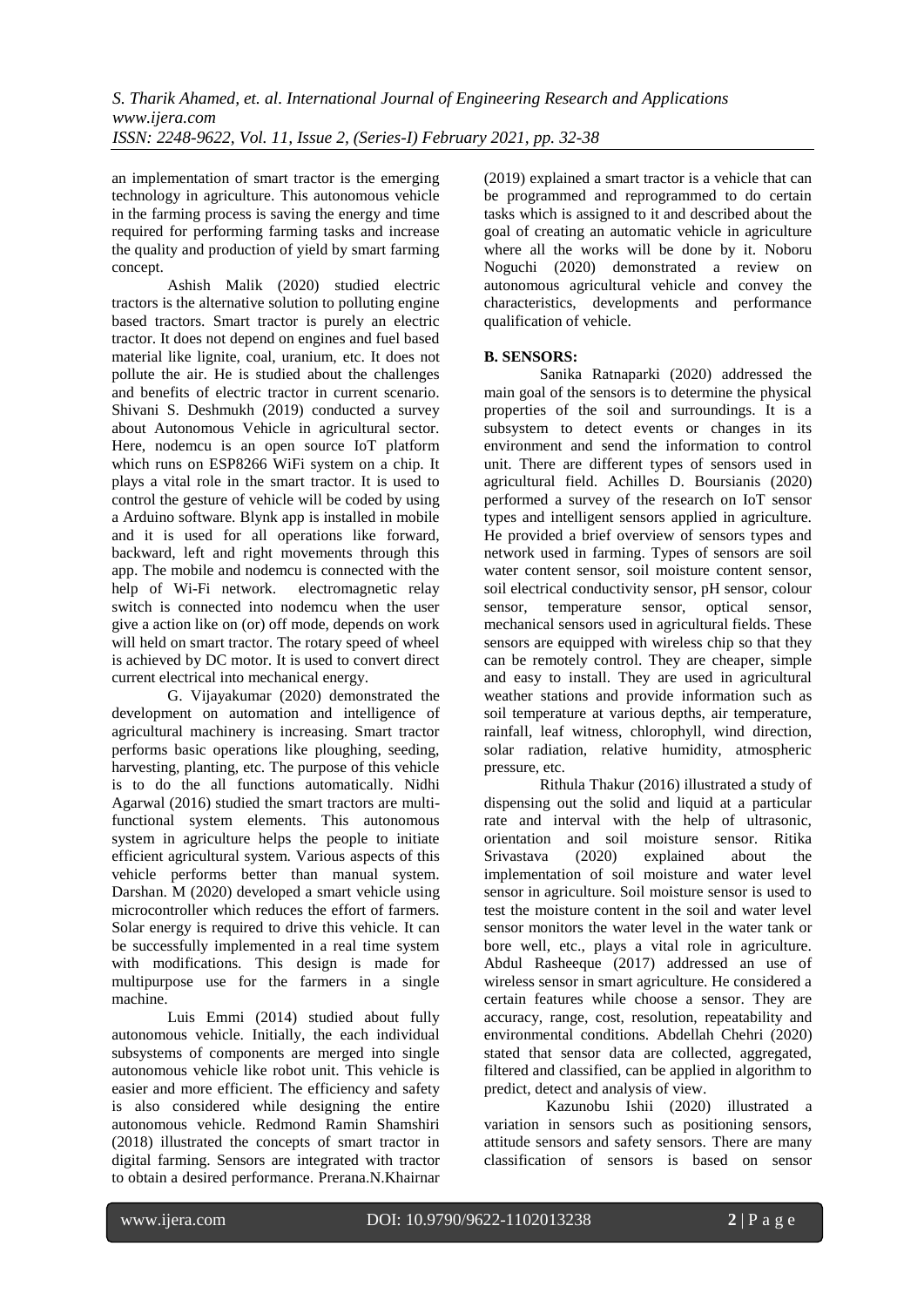parameters which can be internal and external parameters.

Chen Jin (2020) studied about the characteristics of soil in agriculture. He found soil bulk density, soil aggregate, root length density, grain density as a results. Sensor sense the soil depends upon its characteristics. K.Vijayalakshmi (2020) used ultrasonic sensors to detect an obstacle. It works with the help of waveforms. The movement of vehicle stops due to obstacle detection. Suvaid Khan (2020) demonstrated a different applications of sensors in area like livestock maintenance, greenhouse farming, transportation, storage, etc. It provides more accurate data with low percentage of error. Smart agriculture sensors in IoT will create employment opportunities.

## **C. PLOUGHING:**

In the field of agriculture, ploughing is the process of loosening and turning the soil. Ploughing were customarily drawn by bulls or ponies, however in present day ranches are drawn by farm vehicles. Use of the traditional plough has decreased in many areas threatened by soil damage and erosion. Dastgir Ganagapur (2020) studied about ploughing mechanism in farming. Plough arm made of screws drops down and plows the dirt and it is lifted up after the execution of ploughing. Plough tool is design in order to accomplish this cycle. The plan and construction of plough tool relies upon different limitations such as sort of soil to be ploughed and the profundity required dependent on the kind of harvest. We have design the plough tool using Creo Parametric software. The plan and measurements of the furrow instrument are as per the size of the bots. The point of tendency and length of the instrument are aligned by considering the profundity needed for furrowing the dirt and it fluctuates with the kind of harvests and soil. The tool is operated by using servomotor. The underlying and last places of the plough tool are constrained by coding it in a necessary way.

I.P.Troyanovskaya (2017) stated that ploughing is the most power and cost based operation. Smart Ploughing system produces homogenous work output over the whole plot. It meets the growing demands in precision agriculture. The main advantages are greater working comfort, time savings and more profit. C.H.Pujitha (2020) identified the essential objective of ploughing. When the smart tractor follows the path simultaneously it has to do ploughing the soil with the plougher. The servomotor is integrate with tractor and its shaft is attached with the plougher.

## **III. PROBLEM IDENTIFICATION:**

In this survey, we identified the problems in manual tractor and found the solution to overcome this problem. A tractor used in agriculture is the semi automated vehicle. It means the vehicle operated manually by human. Manual farm vehicle mostly relies upon fuel. The fuel control level on the motor can likewise be tricky. On the off chance that it gets stuck, it will be more diligently for fuel to make to the motor. Motor related issue is the spark plugs, which can turn sour or get harmed as work around the homestead. Hard beginnings, low fuel utilization and low execution are altogether indications of a flawed spark plug. Another issue that regularly springs up is the carburetor. It assists mix with broadcasting and fuel for the motor. In the event that it gets stopped up, it will meddle the vehicle's presentation. To overcome this problem, we replace the manual tractor with smart tractor.

# **IV. RESEARCH SCOPE:**

The main focus of this research is the implement of smart tractors in agriculture. We understand the present manual work, texture and contour of the terrain and detect the colour sample from the terrain. We design and gesture of vehicle using IoT and insert the colour sensor in vehicle. Then the vehicle is testing and determines the performance. In future, this technology may be implemented in real tractor.

# **V. CONCLUSION:**

Based on literature survey, the authors concluded the points listed below. In the modern era, implementation of IoT based smart tractor is essential in agriculture. It reduces the manual work and working time and lowering the prospect of human error. It provides a review of current and emerging technology applications used in agriculture. It proposes a technology which can generate message on different platforms to notify farmers. IoT based farming can solve many agricultural issues. The aim of this survey is to introduce a working product which will allow the farmers to use in real time. Finally our work is implemented in IoT based smart tractor is very much useful for environment as well as human being.

# **REFERENCES:**

- [1]. Sjaak Wolfert , Lan Ge a, Cor Verdouw , Marc-Jeroen Bogaardt [2017], "Big Data in Smart Farming – A review", Agricultural Systems, Elsevier publication.
- [2]. Cor Verdouwa, Harald Sundmaekerc, Bedir Tekinerdogana, Davide Conzond, Teodoro Montanaro [2019], "Architecture framework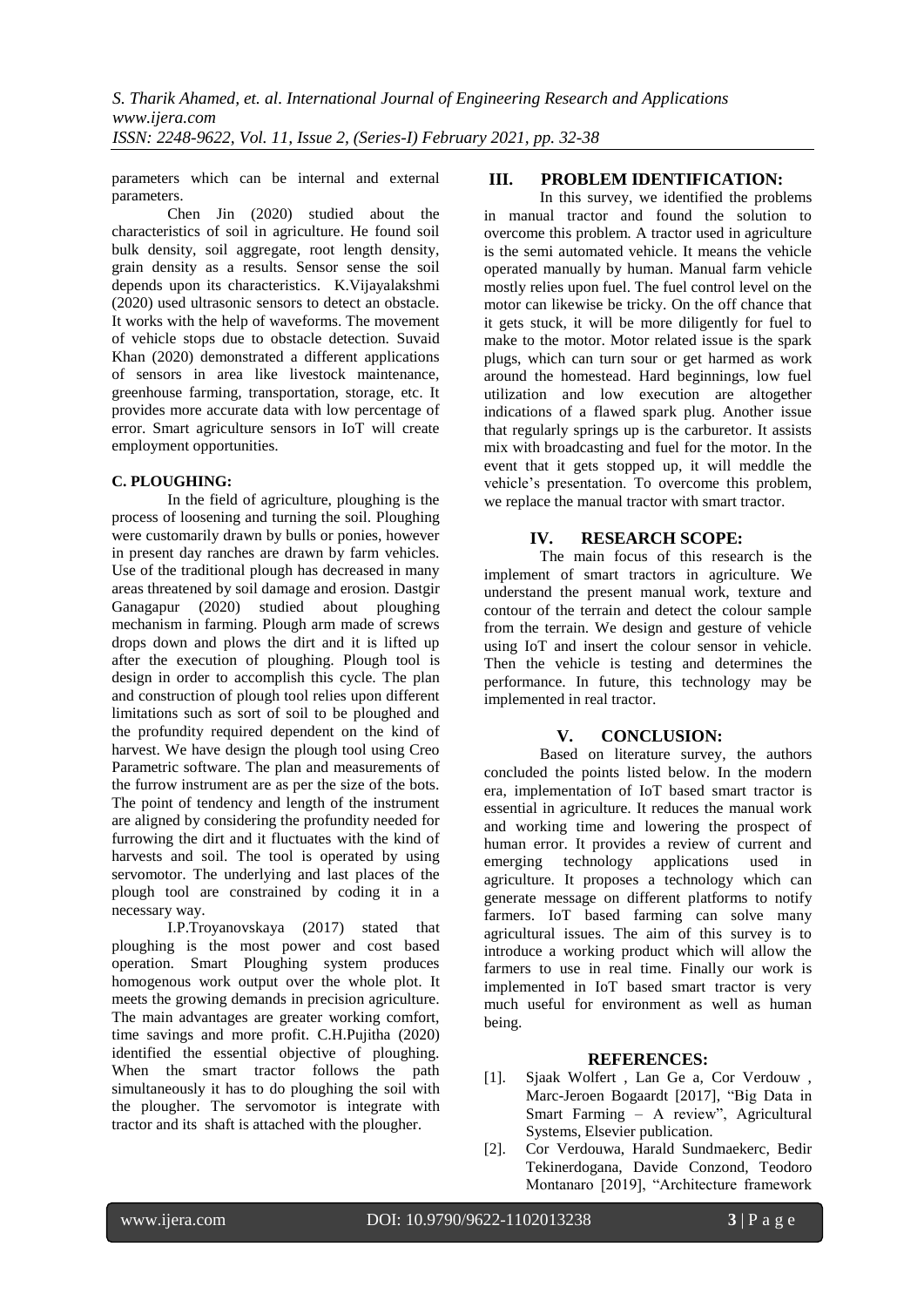of IoT-based food and farm systems: A multiple case", Computers and Electronics in Agriculture, Elsevier publication.

- [3]. Andres Villa-Henriksen, Gareth T.C. Edwards , Liisa A. Pesonen , Ole Green , Claus Aage Grøn Sørensen [2020], "Internet of Things in arable farming: Implementation, applications, challenges and potential", Biosystems Engineering, Elsevier publication.
- [4]. Laurens Klerkxa, Emma Jakkub, Pierre Labarthec [2019], "A review of social science on digital agriculture, smart farming andagriculture 4.0: New contributions and a future research agenda", NJAS - Wageningen Journal of Life Sciences, Elsevier publication.
- [5]. Jash Doshi, Tirthkumar Patel, Santosh kumar Bharti, [2019], "Smart Farming using IoT, a solution for optimally monitoring farming conditions", Procedia Computer Science, Elsevier publication.
- [6]. Murugaiyan Pachayappana, C Ganeshkumar, Narayanasamy Sugundan, [2020], "Technological implication and its impact in agricultural sector: An IoT Based Collaboration framework", Procedia Computer Science, Elsevier publication.
- [7]. Dinesh Manikandan, Arjun Manoj Skl, T. Sethukarasi, [2020], "Agro-gain- an absolute agriculture by sensing and data-driven through iot platform", Procedia Computer Science, Elsevier publication.
- [8]. Abdellah Chehria, Hasna Chaibib, Rachid Saadaneb, Nadir Hakemc, Mohamed Wahbi, [2020], "A Framework of Optimizing the Deployment of IoT for Precision Agriculture Industry", Procedia Computer Science, Elsevier publication.
- [9]. Dieisson Pivoto , Paulo Dabdab Waquil, Edson Talamini, Caroline Pauletto Spanhol Finocchio , Vitor Francisco Dalla Corte, Giana de Vargas Mores, [2018], "Scientific development of smart farming technologies and their application in Brazil", Information Processing in Agriculture, Elsevier publication.
- [10]. Dimitris S. Paraforos, Vangelis Vassiliadis, Dietrich Kortenbruck, Kostas Stamkopoulos, Vasileios Ziogas, Athanasios A. Sapounas, Hans W. Griepentrog, [2016], "A Farm Management Information System Using Future Internet Technologies", IFAC-PapersOnLine, Elsevier publication.
- [11]. Kirtan Jha, Aalap Doshi, Poojan Patel, Manan Shah, [2019], "A comprehensive review on automation in agriculture using

artificial intelligence", Artificial Intelligence in Agriculture, KeAi publication.

- [12]. Misbah Pathan, Nivedita Patel, Hiteshri Yagnik, Manan Shah, [2020], "Artificial cognition for applications in smart agriculture: A comprehensive review", Artificial Intelligence in Agriculture, KeAi publication.
- [13]. Manlio Bacco, Paolo Barsocchi, Erina Ferro, Alberto Gotta, Massimiliano Ruggeri, [2019], "The Digitisation of Agriculture: a Survey of Research Activities on Smart Farming", Array, Elsevier publication.
- [14]. Badreddine Miles, El-Bay Bourennane, Samia Boucherkha, and Salim Chikhi, [2020], "A study of LoRaWAN protocol performance for IoT applications in smart agriculture", Computer Communications, Elsevier publication.
- [15]. Imran Charania, Xinrong Li, [2019], "Smart Farming: Agriculture's Shift from a Labor Intensive to Technology Native Industry", Internet of Things, , Elsevier publication.
- [16]. Ali Roshanianfard, Noboru Noguchi, Hiroshi Okamoto, Kazunobu Ishii, [2020], "A review of autonomous agricultural vehicles (The experience of Hokkaido University)", Journal of Terramechanics, Elsevier publication.
- [17]. Ashish Malik, Shivam Kohli, [2020], "Electric tractors: Survey of challenges and opportunities in India", Materials Today: Proceedings, Elsevier publication.
- [18]. Sanika Ratnaparkhi, Suvaid Khan, Chandrakala Arya, Shailesh Khapre, Prabhishek Singh, Manoj Diwakar, Achyut Shankar, [2020], "Smart agriculture sensors in IOT: A review", Materials Today: Proceedings, Elsevier publication.
- [19]. Huang Xing, Li Xiaofeng, [2020], "Agricultural Labour Market Equilibrium Based on FPGA Platform and IoT Communication", Microprocessors and Microsystems, Elsevier publication.
- [20]. Jirapond Muangprathuba, Nathaphon Boonnama, Siriwan Kajornkasirata, Narongsak Lekbangponga, Apirat Wanichsombata, Pichetwut Nillaorb, [2019], "IoT and agriculture data analysis for smart farm", Computers and Electronics in Agriculture, Elsevier publication.
- [21]. Achilles D. Boursianis, Maria S. Papadopouloua, Panagiotis Diamantoulakis, Aglaia Liopa-Tsakalidi, Pantelis Barouchas, George Salahas, George Karagiannidis, Shaohua Wand, Sotirios K. Goudos, [2020], "Internet of Things (IoT) and Agricultural Unmanned Aerial Vehicles (UAVs) in smart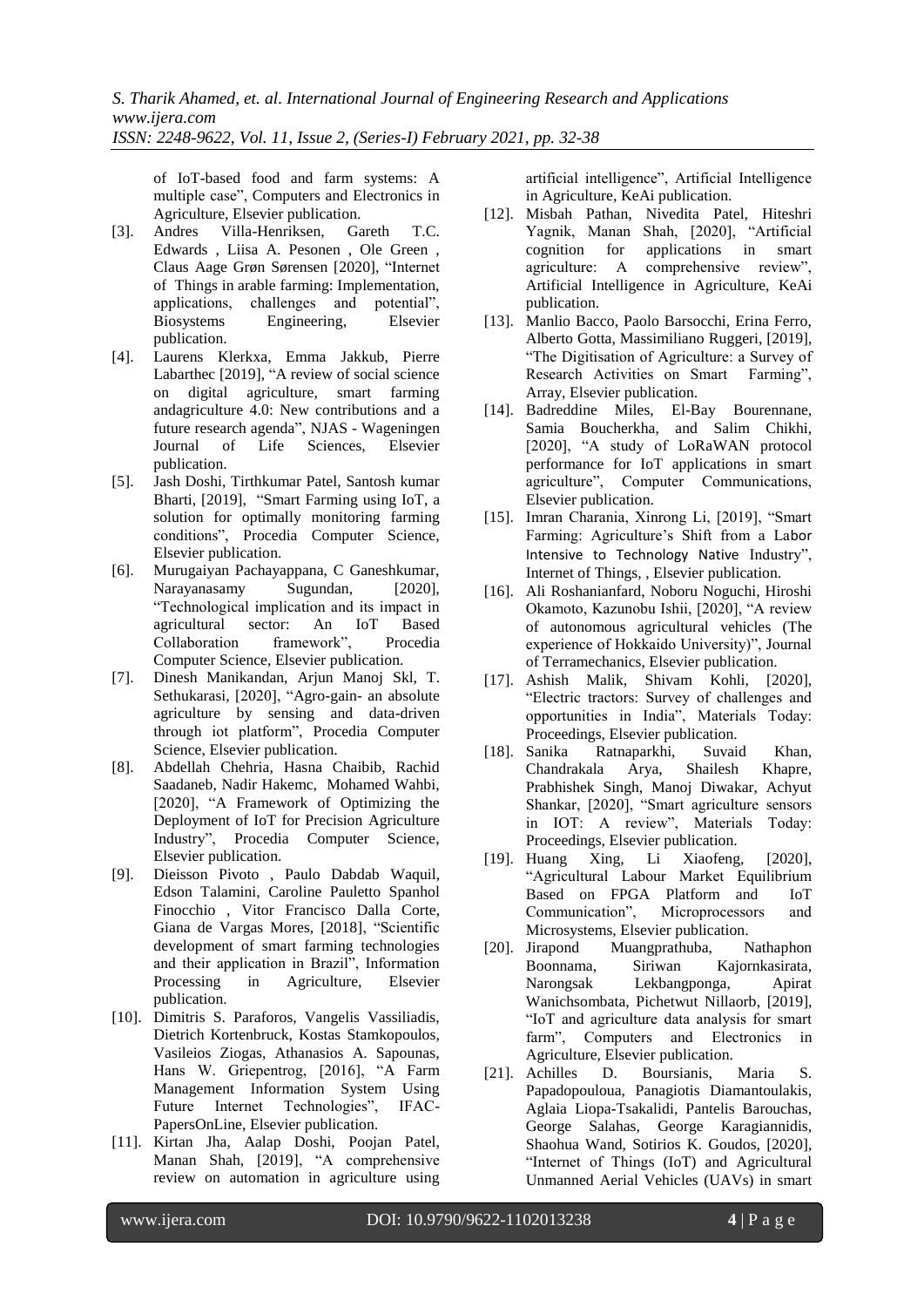*S. Tharik Ahamed, et. al. International Journal of Engineering Research and Applications www.ijera.com ISSN: 2248-9622, Vol. 11, Issue 2, (Series-I) February 2021, pp. 32-38*

farming: A comprehensive review", Internet of Things, Elsevier publication.

- [22]. Fanyu Bu, Xin Wang, [2019], "A smart agriculture IoT system based on deep reinforcement learning", Future Generation Computer Systems, Elsevier publication.
- [23]. Alexandros Kaloxylos, Robert Eigenmann, Frederick Teye, Zoi Politopoulou, Sjaak Wolfert,Claudia Shrank, Markus Dillinger, Ioanna Lampropoulou, Eleni Antoniou, Liisa Pesonen,Huether Nicole, Floerchinger Thomas, Nancy Alonistioti, George Kormentzas, [2012], "Farm management systems and the Future Internet era", Computers and Electronics in Agriculture, Elsevier publication.
- [24]. Abhishek Khanna, Sanmeet Kaur, [2019], "Evolution of Internet of Things (IoT) and its significant impact in the field of Precision Agriculture", Computers and Electronics in Agriculture, Elsevier publication.
- [25]. I.P. Troyanovskayaa, B.M. Pozinb, N. Noskov, [2017], "Ploughing Tractor Lateral Withdrawal Model", Procedia Engineering, Elsevier publication.
- [26]. J.Raja, W.Stanley Karunakaran, [2017], "Automatic Ploughing And Seeding Robot", IOSR Journal of Electronics and Communication Engineering.
- [27]. Nidhi Agarwal, Ritula Thakur, [2016], "Agricultural Robot: Intelligent Robot for Farming", International Advanced Research Journal in Science, Engineering and Technology.
- [28]. V.V.Blednykha, P.G.Svechnikova, I.P.Troyanovskayaa, [2017], "Tractor Plough with Repeated Cutting Angle on Working Elements", Procedia Engineering, Elsevier publication.
- [29]. Mohamed Torky, Aboul Ella Hassanein, [2020]. "Integrating blockchain and the internet of things in precision agriculture: Analysis, opportunities, and challenges", Computers and Electronics in Agriculture, Elsevier publication.
- [30]. G Vijaykumar, K Vijayalakshmi ,CH Pujitha, DN Sandhya Rani, [2020], "Automatic Arduino Controlled Agribot For Multi-Purpose Cultivation", International Conference of Advance Research and Innovation.
- [31]. Chen Jin, Pang Dang-wei1, Jin Min, LUO Yong-li1, LI Hao-yu, 3, LI Yong, WANG Zhen-lin, [2020], "Improved soil characteristics in the deeper plough layer can increase grain yield of winter wheat", Journal

of Integrative Agriculture, Elsevier publication.

- [32]. Darshan M, Dastgir Ganagapur, RakeshChand H, Rakshith R, Venkatesha B K, [2020], "Fabrication of Agricultural Robot for Ploughing, Seeding and Grass Cutting", International Journal of Scientific & Engineering Research.
- [33]. Mebrhit. A, Elias. B, Bezawit. D, Henok. B, Samual. N, Zenawi.T, [2017], "Design and Prototype Development of Hybrid Ploughing, Seeding and Fertilizing Machine". International Journal of Computational Engineering Research.
- [34]. Luis Emmi, Mariano Gonzalez-de-Soto, Gonzalo Pajares, Pablo Gonzalez-de-Santos, [2014], "New Trends in Robotics for Agriculture: Integration and Assessment of a Real Fleet of Robots", The Scientific World Journal, Hindawi Publishing Corporation.
- [35]. A.Anusha, A.Guptha, G.Sivanageswar Rao, Ravi Kumar Tenali, [2019], "A Model for Smart Agriculture Using IOT", International Journal of Innovative Technology and Exploring Engineering.
- [36]. Kavita Zole, Sanghasevak Gedam, Aditya Dawale, Kiran Nikose, Jayant Hande, [2018], "Agricultural Robot", International Research Journal of Engineering and Technology.
- [37]. Ritika Srivastava, Vandana Sharma, Vishal Jaiswal, Sumit Raj, [2020], "A Research Paper on Smart Agriculture Using IOT", International Research Journal of Engineering and Technology.
- [38]. Abdul Rasheeque KA, Savitha, [2017], "Efarming Using Internet
- [39]. of Things(IOT)", International Journal of Latest Trends in Engineering and Technology.
- [40]. Punam K. Jadhav, Shivani S. Deshmukh, Prerana N. Khairnar, [2019], "Survey Paper Agro-bot Autonomous Robot", International Research Journal of Engineering and Technology.
- [41]. Redmond Ramin Shamshiri, Cornelia Weltzien, Ibrahim A. Hameed, Ian J. Yule, Tony E. Grift, Siva K. Balasundram, Lenka Pitonakova, Desa Ahmad, Girish Chowdhary, [2018], "Research and development in agricultural robotics: A perspective of digital farming", Int J Agric & Biol Eng.